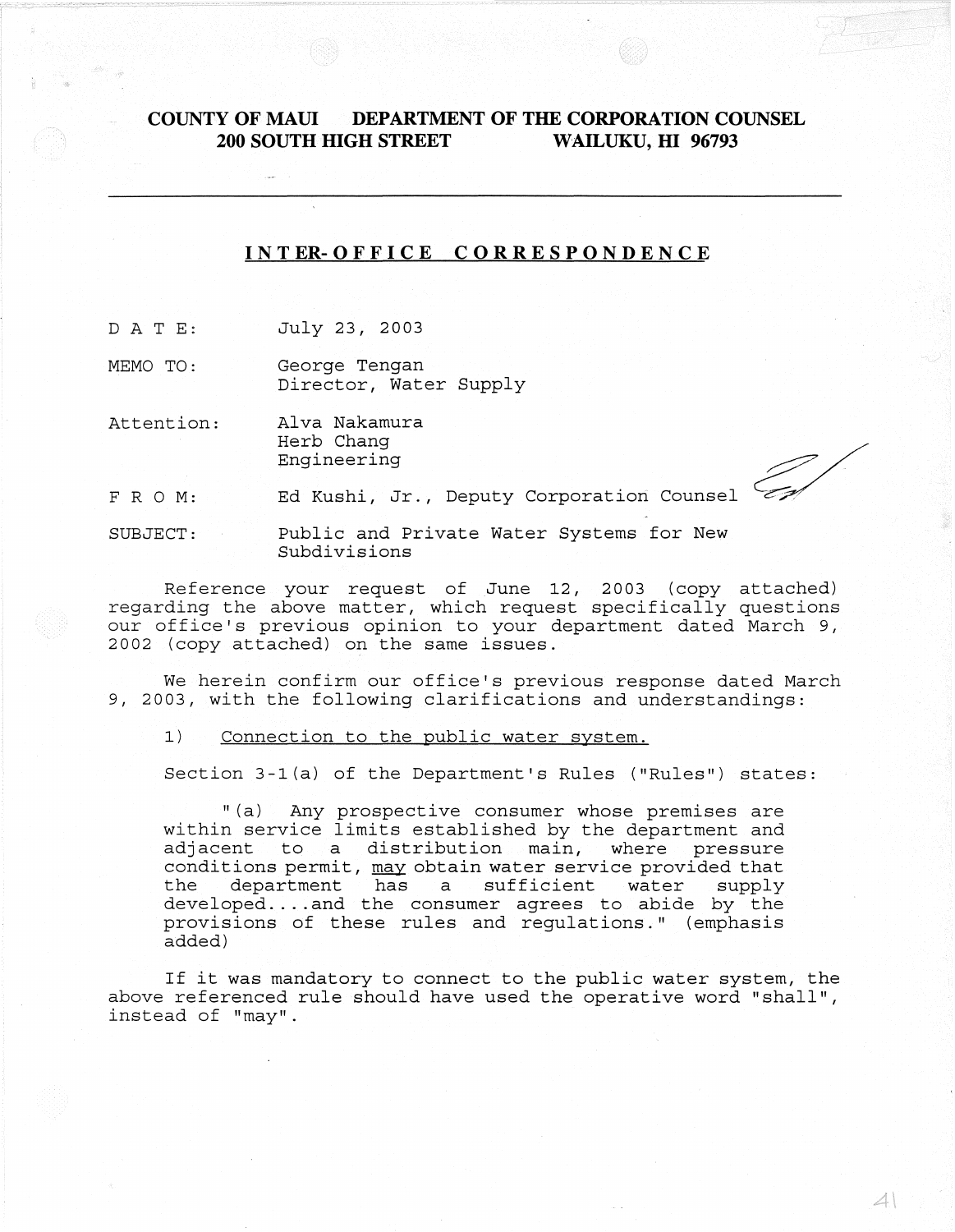George Tengan July 23, 2003 Page 2

## 2) Dual water systems.

The Rules do not prohibit new subdivisions from being served entirely by a private water system, and as you recall, in 1998, the Board of Water Supply amended Section 2-11 of the Rules to delete the Department's review, jurisdiction and authority over such private water systems. As stated in our March 9, 2001 response, we again confirm that a subdivision, of which the pre-subdivision lot is being served by the public water system, can be served partially by the public water system, and partially by a private water system for the newly created lot(s).

HOWEVER, we herein advise and caution that as the Department will not review nor approve the plans associated with the private water system which is represented to serve the new lot(s), there may be opportunity for such new lot(s) to be served by the preexisting, public water system meter(s). In such cases, the subdivision would be in violation of Section 16-108-5(e) of the Rules ("All new premises resulting from the subdivision of the original premises will be required to have separate water service."), the penalty of which is found in Section  $16-7-4(f)$  of the Rules ("The penalty for providing water service to lots other than the lot to which the service is assigned is removal of the  $meter.$   $\mathbb{I})$ .

# 3) Extension of the public water system.

We confirm the general response set forth in our March 9, 2001 memo, however, we herein qualify said response in the hypothetical situations listed below:

> A) Pre-subdivision lot not served by public water system; post-subdivision plans propose dual system.

Department should require compliance and extension of the public water system to the subdivision, but said requirements should be tailored for the public water system meter(s) only.

> B) Pre-subdivision lot served by one (1) public water system meter; post-subdivision plans propose dual system, where the new lot (s) will be served by a private system.

Under this situation, it is assumed that when the existing public water system meter was installed, compliance and extension of the public system to the pre-subdivision lot was<br>required. Accordingly, if the new lots resulting from the Accordingly, if the new lots resulting from the subdivision will be served privately, there should not be any further extension required.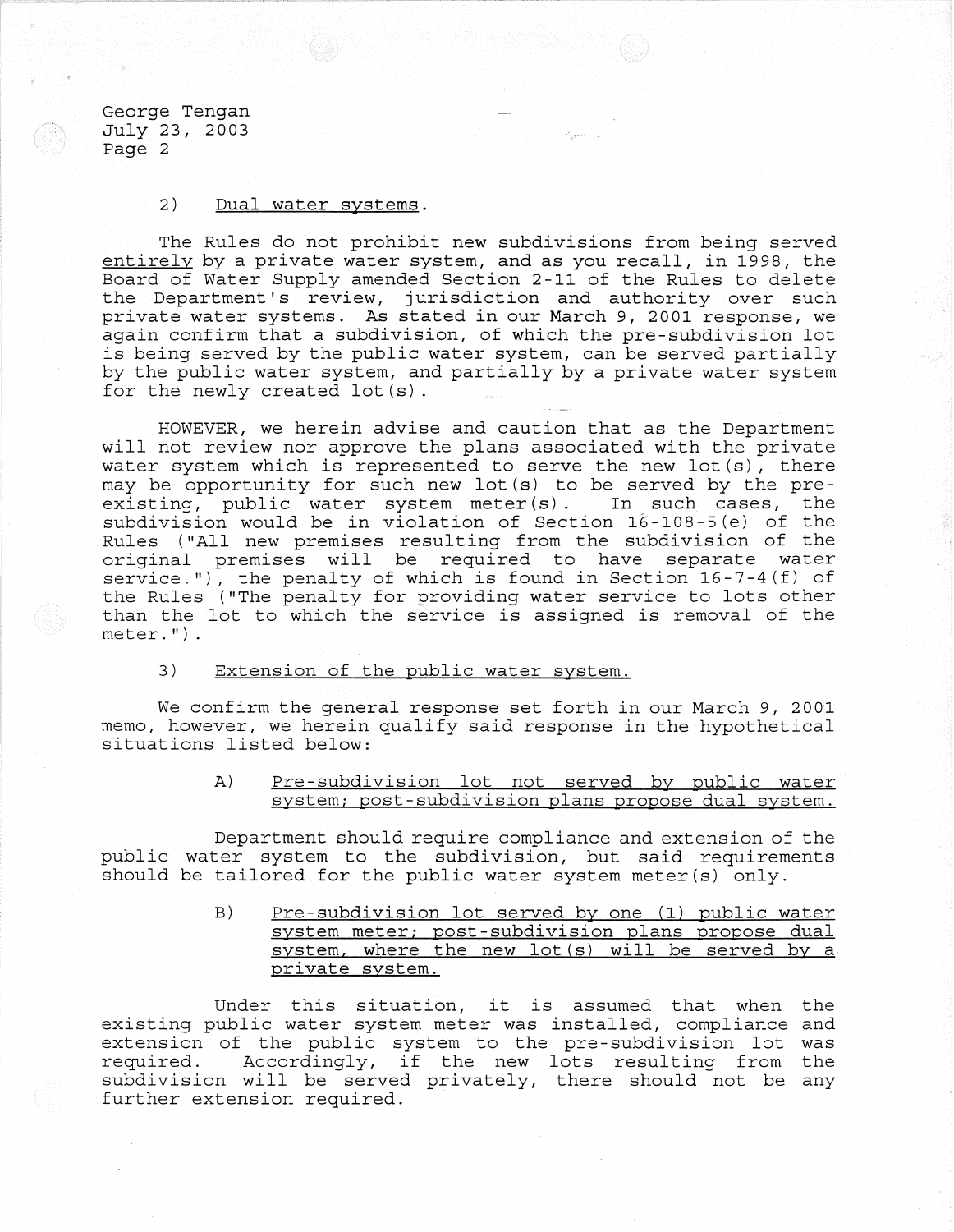George Tengan July 23, 2003 Page 3

> C) Pre~subdivision lot served by one (1) public water system meter; post-subdivision plans propose dual system, where two (2) or more lots will be served by the public water system.

Compliance and extension of the public system to the subdivision to the extent required by the addition of new public system water service/meters.

# **Conclusion**

Our response to your request is based on the questions posed as viewed against the current Rules of the Department. If the Department desires stricter compliance to public water system requirements and/or conditions, the subject, relevant Rules need to be amended (by adoption of ordinances either superseding said Rules<br>or delegating rule-making authority to the Department), delegating rule-making authority to the Department), specifically, to require departmental review and approval of all private water systems, compliance-of private water system standards to public water system standards, and/or perhaps, a mandatory "ail private" or "all public" water system requirement for new subdivisions. Please advise accordingly.

Call if further discussion/clarification is needed.

APPROVED FOR TRANSMITTAL:

MOTC

<del>p</del>oration Counsel

S:\ALL\ESK\Water\Rules\memo, opinion to gyt re public vs. private water system connections.wpd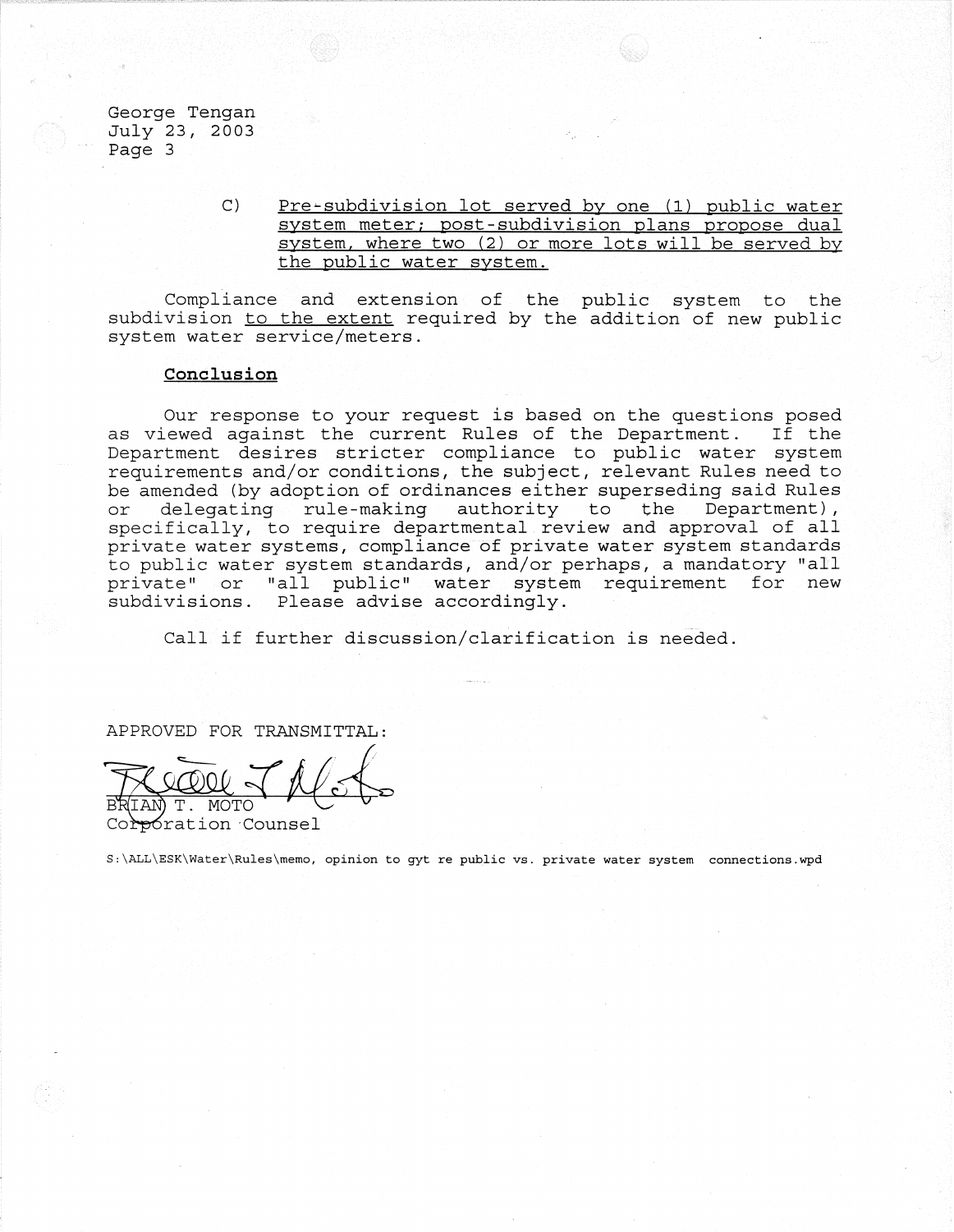|                                                                               | <u>June 12, 2003</u><br>Date:                                                                                                                                                                                                                                                                                                                                                                           |                                                                                        |                                                                                                                                          |
|-------------------------------------------------------------------------------|---------------------------------------------------------------------------------------------------------------------------------------------------------------------------------------------------------------------------------------------------------------------------------------------------------------------------------------------------------------------------------------------------------|----------------------------------------------------------------------------------------|------------------------------------------------------------------------------------------------------------------------------------------|
|                                                                               |                                                                                                                                                                                                                                                                                                                                                                                                         | To: DEPT. OF CORPORATION COUNSEL 27 Transmit in duplicate)<br>Attention: Ed Kushi, Ir. |                                                                                                                                          |
|                                                                               |                                                                                                                                                                                                                                                                                                                                                                                                         | From: DEPT. OF WATER SUPPLY, COUNTY OF MAUI                                            |                                                                                                                                          |
| Subject:                                                                      | <u>Request for Legal Opinion - Public and Private Water Systems for New Subdivision</u>                                                                                                                                                                                                                                                                                                                 |                                                                                        |                                                                                                                                          |
|                                                                               | Background Data: DWS is considering whether it should continue the previous administration's practice of allowing a mixed                                                                                                                                                                                                                                                                               |                                                                                        |                                                                                                                                          |
|                                                                               | required to connect to the public water system if the public system is adjacent or in the vicinity of the subdivision site? (2) Are<br>subdivisions allowed to be served partially by a public water system and partically by a private water system that start from an<br>unsubdivided lot being served by our system? (3) Can the DWS require the subdivider to extend the public water system to the |                                                                                        | source for new subdivisions in the upcountry area. Please provide a legal opinion on the following three questions: (1) Is a subdivision |
|                                                                               | subdivision site if a portion of the subdivision is to be served by a public water system?                                                                                                                                                                                                                                                                                                              |                                                                                        | On March 9, 2001 the Department of Corporation Counsel provided a legal opinion on the same questions. A copy of the                     |
| opinion is attached.                                                          |                                                                                                                                                                                                                                                                                                                                                                                                         |                                                                                        |                                                                                                                                          |
| Work Requested:<br>IXI.                                                       | [ ] FOR APPROVAL AS TO FORM AND LEGALITY<br>[ ] FOR REVIEW AND COMMENT<br>OTHER: see 'Background Data' above for work requested                                                                                                                                                                                                                                                                         |                                                                                        |                                                                                                                                          |
| REQUESTOR:                                                                    |                                                                                                                                                                                                                                                                                                                                                                                                         |                                                                                        |                                                                                                                                          |
|                                                                               |                                                                                                                                                                                                                                                                                                                                                                                                         | CONTACT PERSON: (Ext. No. 7835)                                                        |                                                                                                                                          |
| George Y. Tengan, Director of Water Supply                                    |                                                                                                                                                                                                                                                                                                                                                                                                         | <b>Herb Chang</b><br>(Print name)                                                      |                                                                                                                                          |
|                                                                               |                                                                                                                                                                                                                                                                                                                                                                                                         |                                                                                        |                                                                                                                                          |
| [ ] ROUTINE (Within 15 working days)<br>[X] PRIORITY (Within 10 working days) | [ ] SPECIFY DUE DATE (IF IMPOSED BY SPECIFIC CIRCUMSTANCES):                                                                                                                                                                                                                                                                                                                                            | [ ] RUSH (Within 5 working days)<br>[ ] URGENT (Within 3 working days)                 |                                                                                                                                          |
|                                                                               |                                                                                                                                                                                                                                                                                                                                                                                                         |                                                                                        |                                                                                                                                          |
|                                                                               | Reason:                                                                                                                                                                                                                                                                                                                                                                                                 |                                                                                        |                                                                                                                                          |
|                                                                               | FOR CORPORATION COUNSEL'S RESPONSE BELOW:                                                                                                                                                                                                                                                                                                                                                               |                                                                                        |                                                                                                                                          |
|                                                                               |                                                                                                                                                                                                                                                                                                                                                                                                         |                                                                                        |                                                                                                                                          |
| Assigned to:<br>I 1 APPROVED                                                  | Assignment No.:                                                                                                                                                                                                                                                                                                                                                                                         | By:                                                                                    | [ ] RETURNING-PLEASE EXPAND AND PROVIDE                                                                                                  |
| <b>I 1 DISAPPROVED</b>                                                        |                                                                                                                                                                                                                                                                                                                                                                                                         | DETAILS REGARDING ITEMS NOTED                                                          |                                                                                                                                          |
| [ ] OTHER (See Comments Below)                                                |                                                                                                                                                                                                                                                                                                                                                                                                         |                                                                                        |                                                                                                                                          |
|                                                                               |                                                                                                                                                                                                                                                                                                                                                                                                         |                                                                                        |                                                                                                                                          |
|                                                                               |                                                                                                                                                                                                                                                                                                                                                                                                         |                                                                                        |                                                                                                                                          |
|                                                                               |                                                                                                                                                                                                                                                                                                                                                                                                         |                                                                                        |                                                                                                                                          |
|                                                                               |                                                                                                                                                                                                                                                                                                                                                                                                         |                                                                                        |                                                                                                                                          |
|                                                                               |                                                                                                                                                                                                                                                                                                                                                                                                         |                                                                                        |                                                                                                                                          |
|                                                                               |                                                                                                                                                                                                                                                                                                                                                                                                         | By                                                                                     | <u> 1980 - Andrea Andrewski, amerikan bisantista (h. 1980).</u>                                                                          |
|                                                                               |                                                                                                                                                                                                                                                                                                                                                                                                         | Date:                                                                                  |                                                                                                                                          |
|                                                                               |                                                                                                                                                                                                                                                                                                                                                                                                         |                                                                                        |                                                                                                                                          |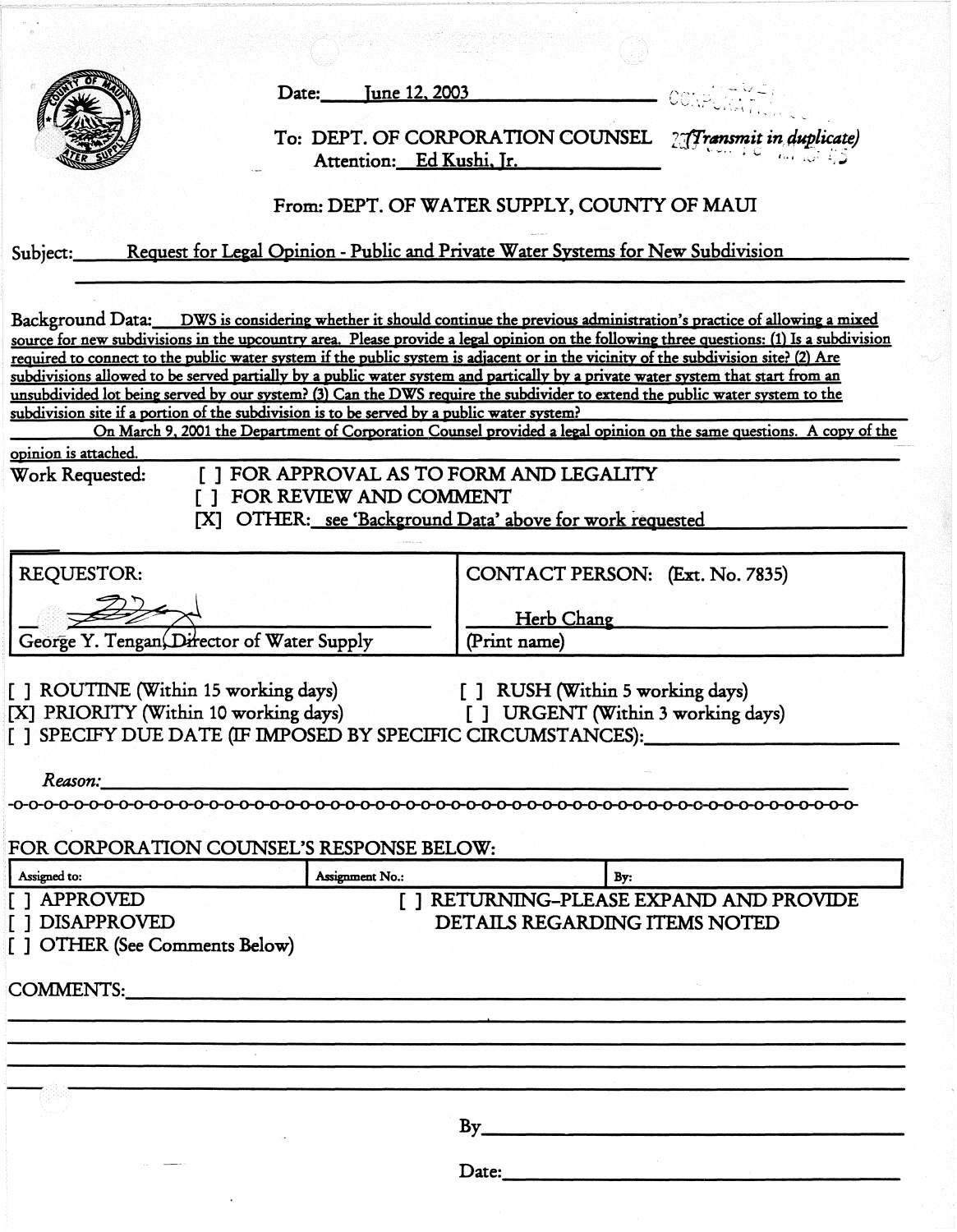JAMES "KIMO" APANA JAMES B. TAKAYESU Corporation Counsel



**Nyor** 

 $\mathfrak{f}$   $\mathfrak{f}$ 

#### DEPARTMENT OF THE CORPORAT10N COUNSEL COUNTY OF MAUl --. ." 200 SOUTH HIGH STREET WAILUKU, MAUl. HAWAII 96793 ..... - ..... - TELEPHONE: (80S) 270-7740 FAX (808) 270-7152 "'-.. -- " " -...<br>-... : ...<br>-... ... March 9, 2001 ÷  $\div$ MEMO TO: David Craddick, Director, Department of Water~Supply  $-$  man Richard K. Minatoya, Deputy Corporation Counsel FRO M:

SUBJECT: Request for Legal opinion dated March 7, 2001

This *is in* response to your request dated March 7, 2001 for a legal opinion regarding: (1) *"[i)s* a subdivision required to regar opinion regarding. (1) [1]s a sabdivision regarded connect to the public water system if the public system [is] adjacent or in the vicinity of the subdivision site;" (2) "[a]re<br>subdivisions allowed to be served partially by a public water system and partially by a private water system that start from an unsubdivided lot being served by our system;" and (3) "[c]an the DWS require the subdivider to extend the public water system to the subdivision site if a portion of the subdivision is to be served by a public water system."

### BRIEF ANSWER:

It is our department's opinion that (1) a subdivision is not required to connect to the public water system if the public system is adjacent to or *in* the vicinity of the subdivision site; (2) subdivisions that start from unsubdivided lots being served by the public water system are allowed to be served partially by a public water system and partially by a private water system; and (3) the DWS can require a SUbdivider to extend the public water system to the subdivision site if a portion of the" subdivision *is* to be served by the public water system.

### **ANALYSIS:**

1. Connection to the public water system.

The Department of Water Supply's Rules and Regulations No. 2, Requirements for Subdivision Water Systems, does not require a subdivision to connect to the public water system. Although Maui

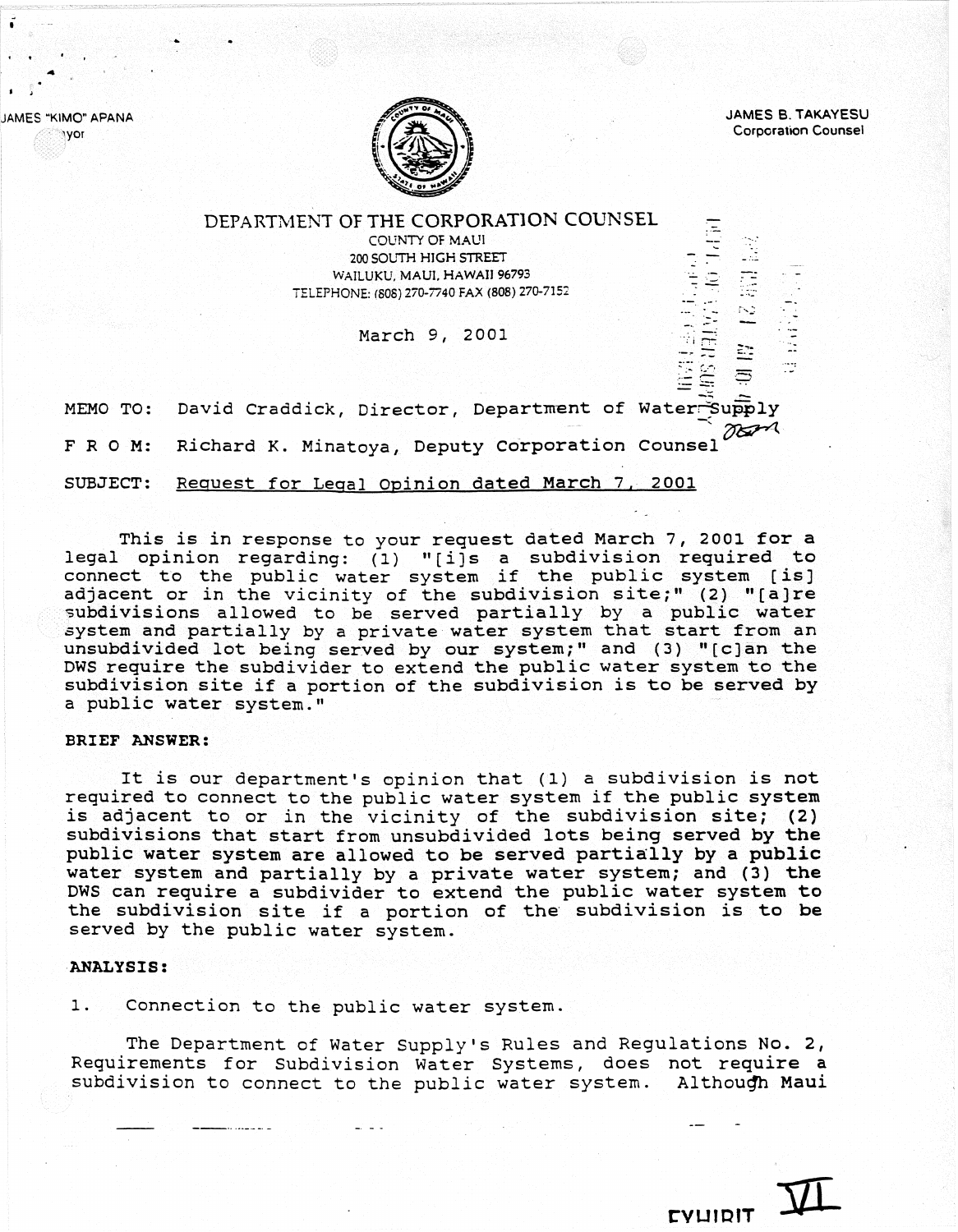Mr. David Craddick March 9, 2001 Page 2

County Code § 18.20.010<sup>1</sup> provides that all subdivisions be provided councy code s is 20.010 provides that all subdivisions be provided<br>with water, it is clear that a subdivision may be served by a private water system. There is nothing in Title 18 of the Maui County Code that requires a subdivision to connect to the public water system.·

2. Dual water systems.

 $\mathbf 1$ 

The Rules and Regulations of the Department of Water Supply and the Board of Water Supply do not prohibit a subdivision from being served partially by a private water system and partially by the public water system. Further, § 16-8-5(e) provides:

(E) When premises with existing water service are subdivided, the owner may request relocation of the existing meter or a reduced-size meter upon payment of relocation costs. All new premises resulting from the subdivision of the original premises will be required to have separate water service.

is, one of the resulting lots from the subdivision may receive Service from the then-existing water meter while the other lots are served by a private water system as set forth above.

3. Extension of the public water system.

Sections 2-1 and 2-6 of the Department of Water Supply Rules and Regulations No. 2 require that the subdivider extend the public water system to the subdivision if the subdivision will utilize the public water system. Thus, if a portion of the subdivision will utilize the public water system, the subdivider must extend the public water system to the subdivision site.

### 18.20.010 Water supply.

Any subdivision hereinafter laid out within the county shall be provided with water in accordance with the rules and regulations of the board of water supply "Subdivision" means improved or , enacted in conformity with chapter 8 of the Maui County charter, and all amendments thereto.

EVUIDIT VI